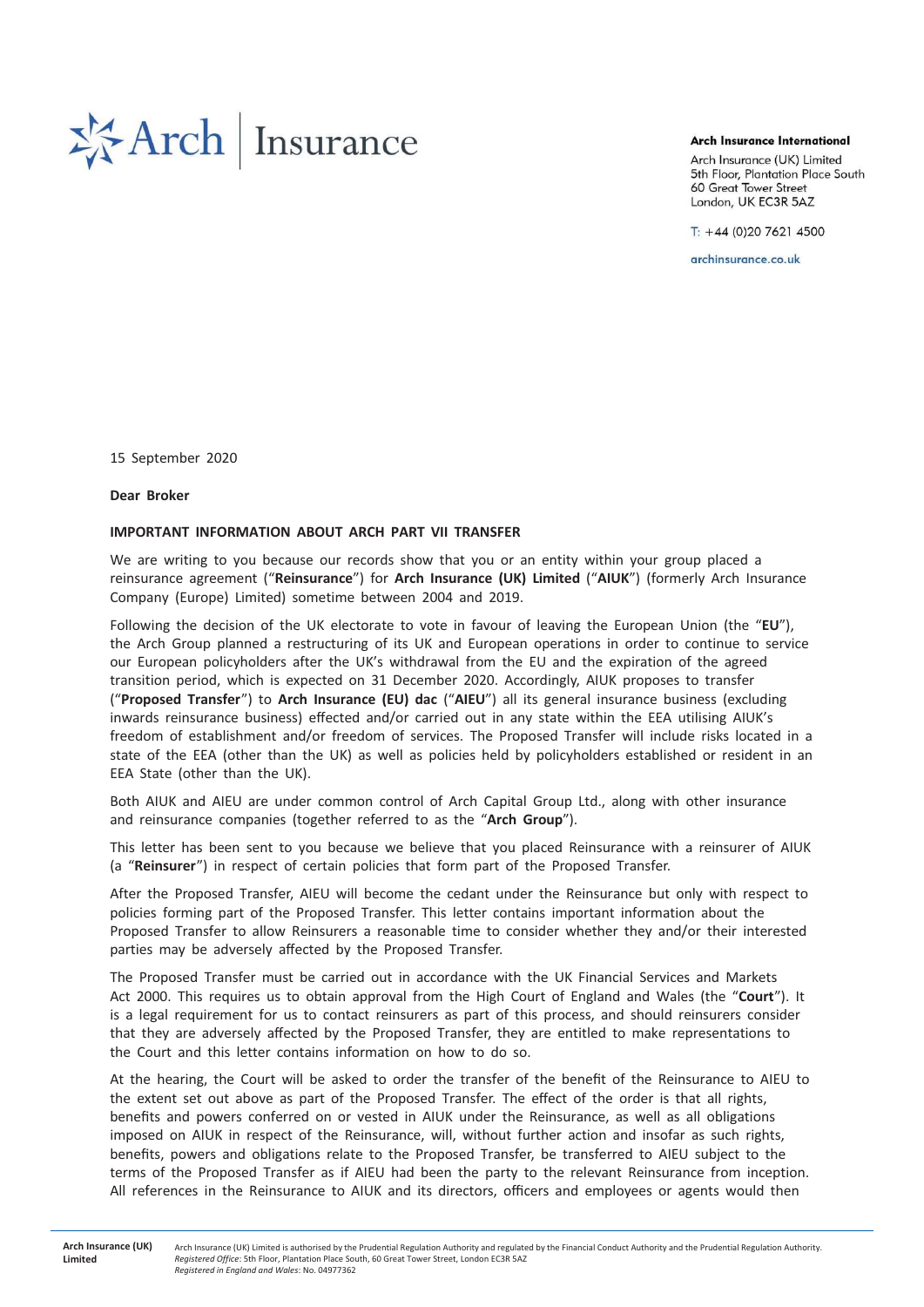be read and construed, to the extent that such references relate to the Proposed Transfer, as being references to AIEU and its directors, officers and employees or agents.

We enclose with this letter the following documents which provide more information and background in relation to the Proposed Transfer:

- \* "Questions and Answers" about the Proposed Transfer;
- a summary of the legal document that sets out the terms of the Proposed Transfer (the "Scheme Document");
- a summary of the Independent Expert's report; and
- a copy of a legal notice setting out details of the Court hearing for the Proposed Transfer.

### (the "Communication Pack").

We also enclose in the Appendix to this letter a list of reinsurers with whom you have placed a Reinsurance whose details appear in our records as the reinsurer for each transferring reinsurance.

Please can you contact each Reinsurer (or, where such a Reinsurance has been placed with more than one reinsurer, the person or persons authorised to act on behalf of those reinsurers or groups of reinsurers (the "Authorised Representative")) using your usual method of communication (using the contact details you hold for each Reinsurer or Authorised Representative) and send each such Reinsurer or Authorised Representative the Communication Pack. We will reimburse the costs of this exercise, on request accompanied by appropriate evidence of costs incurred. If you normally communicate with the Reinsurer in a language other than English, we have Italian, Spanish and German versions of the Communication Pack on the Arch website www.archcapgroup.com/Insurance/Arch-Part-VII. We will entertain requests to translate the Communication Pack into other languages upon request.

If the Reinsurer is not contactable, please inform us as soon as possible. If you receive a "bounce-back" in relation to a Communication Pack sent to a Reinsurer or Authorised Representative, we ask you that you take the following actions:

- review the method of communication of the Reinsurer or Authorised Representative in question to check that there are no obvious errors that have prevented the Communication Pack being delivered; and
- undertake a search using a reputable online search engine and, if an e-mail address is revealed by such online search that differs from that to which the initial Communication Pack was sent, please send a further Communication Pack to such e-mail address as is revealed by such online search

If the Reinsurers are comfortable with the Proposed Transfer and the information contained in and included with this letter, no further action is needed. However, should any Reinsurer need any further information or if a Reinsurer has any questions or concerns about the Proposed Transfer or considers that it may be adversely affected then please can you or the Reinsurer contact us as soon as possible and preferably no later than 1 December 2020. You or the Reinsurer can:

- call the following dedicated helpline, free of charge when calling from the UK, on:
	- + 44 (0)808 196 3200

The helpline will not be available outside the hours of 09:00 to 17:00 London time weekdays or on bank holidays and public holidays in the United Kingdom. Callers during those times (or at times when nobody is able to answer the call) will be able to leave a message and request that their call is returned); or

write to us at:

Arch Insurance (UK) Limited 5<sup>th</sup> Floor, Plantation Place South London EC3R 5AZ United Kingdom

e-mail us at: Archpart7@archinsurance.co.uk

For your convenience, this information is also available on the Arch website www.archcapgroup.com/ Insurance/Arch-Part-VII, together with full copies of the documents that comprise the Communication Pack, the Scheme Document and the Independent Expert's report. All updates and details about the progress of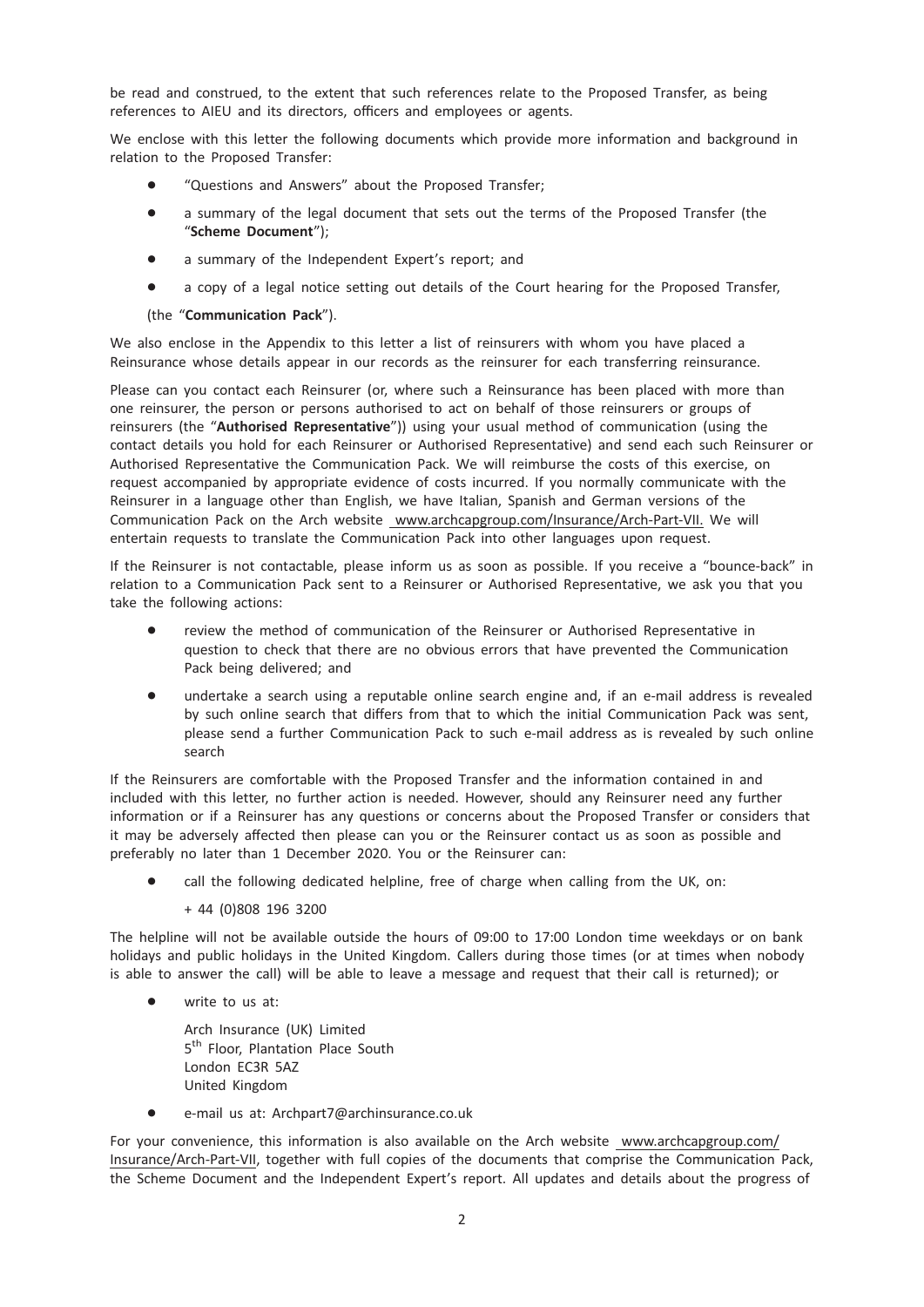the Proposed Transfer, including any supplemental Independent Expert's report that may be prepared prior to the Court hearing, will also be posted on this website and will be available from the same address.

Yours sincerely,

Hugh Sturgess Arch Insurance (UK) Limited, President & Chief Executive Officer